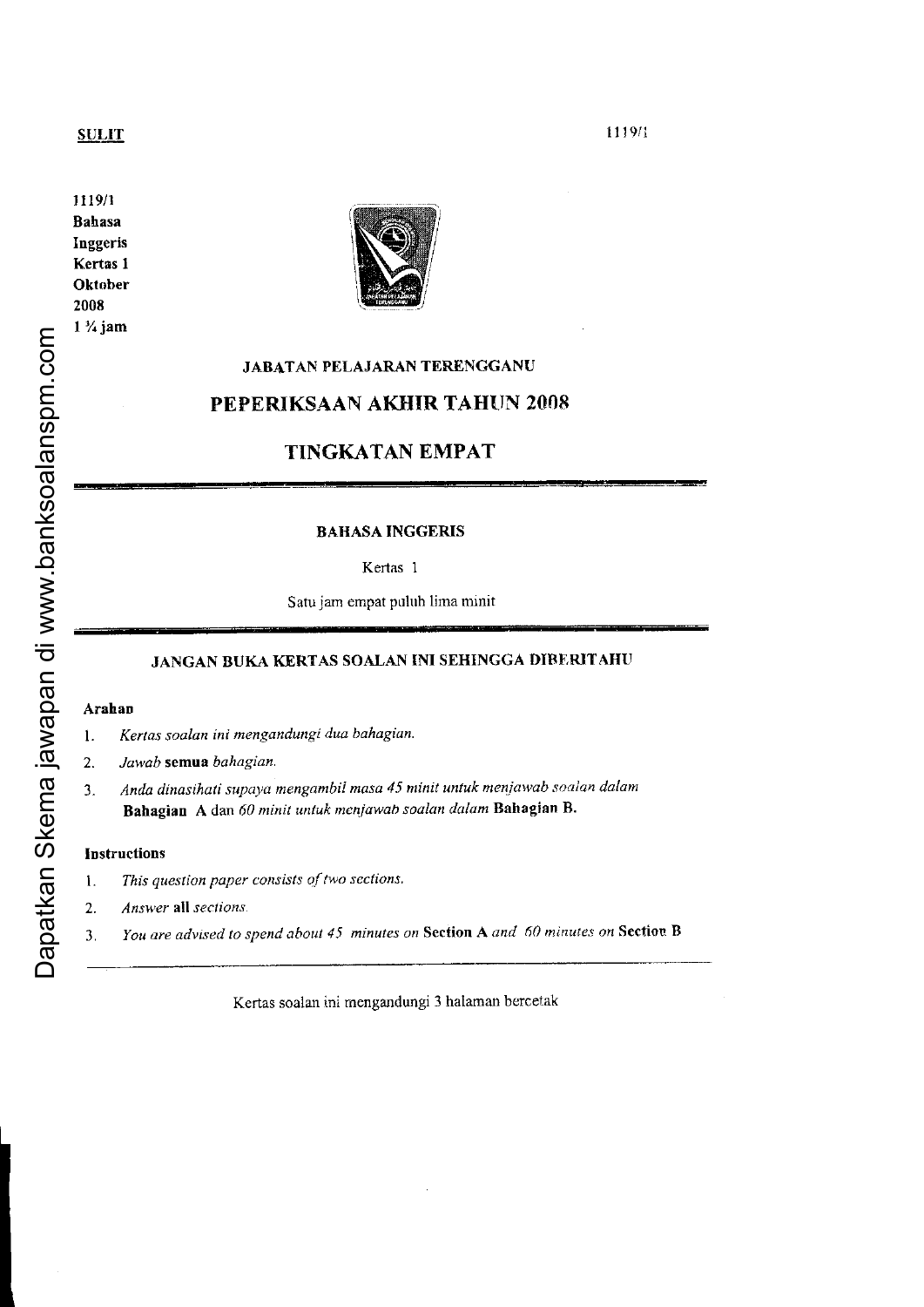#### Section A : Directed Writing

#### ( 35 marks)

You are advised to spend about 45 minutes on this section

#### Question I

You are a hostel head prefect at your school. The new Form 1 and Form 4 students have just joined the hostel. As part of the hostel orientation programme, you have been asked by the hostel warden to give a talk to the new students. Write the text of your speech, explaining the hostel regulations clearly to the new students. lnclude the following points:

- . Obey time
- Keep the cleanliness
- . Permission must be obtained when leaving hostel ground
- No wastage of electricity
- No stealing or smoking
- . No food in dormitory

When writing the text, remember to:

- $\triangleright$  Address all those present
- $\triangleright$  Give a title to your speech
- $\triangleright$  Use all the points given
- $\triangleright$  Elaborate on each point
- $\triangleright$  End your speech with proper closure